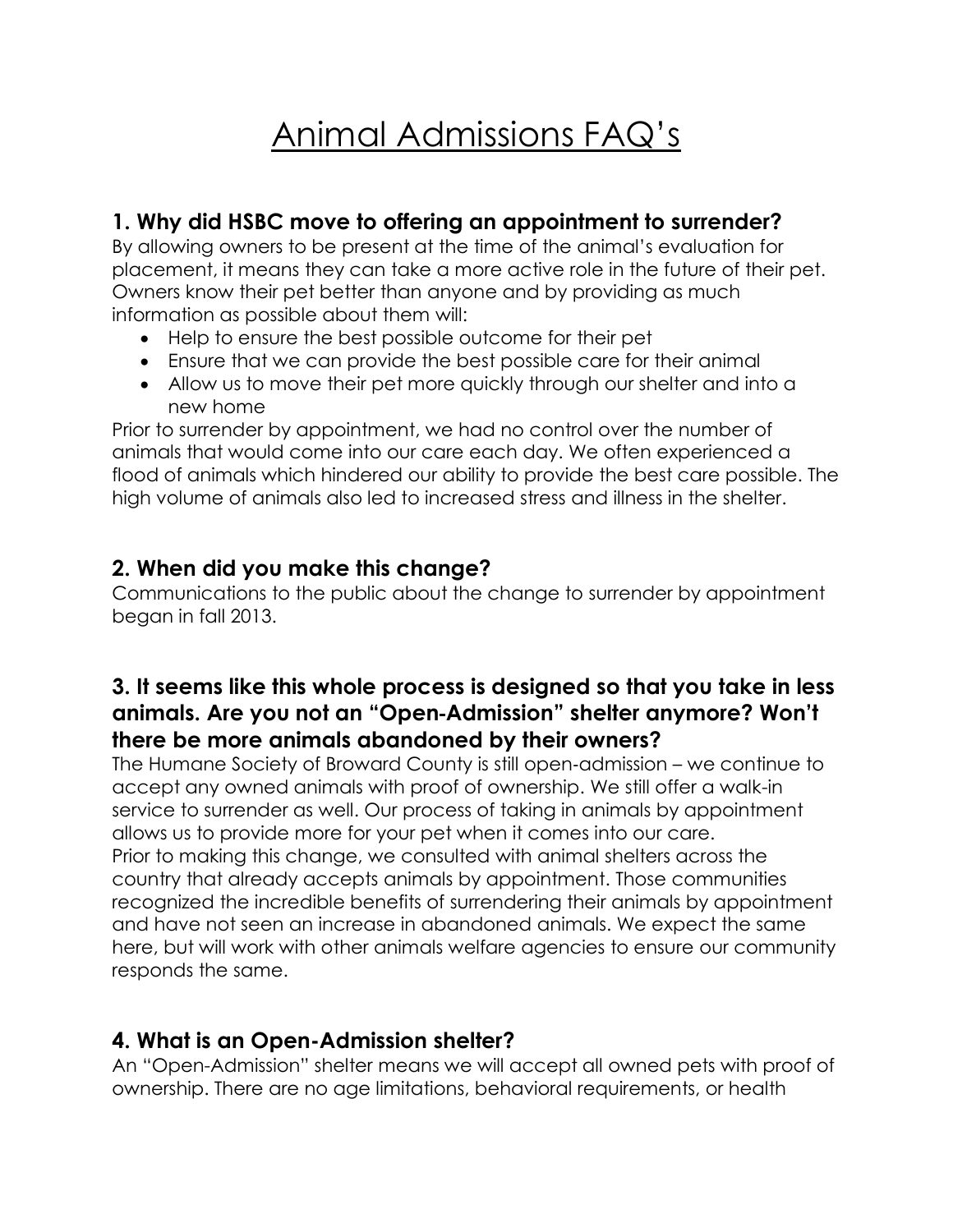standards necessary to surrender your pet. Unfortunately not every animal we meet is an adoptable candidate. At the Humane Society of Broward County, we base our criteria for adoptable pets on their health and temperament. Pets entering the shelter must appear healthy and friendly when coming in and stay that way while they are here.

A shelter is a scary environment and some animals do not adjust well to the stressful change. As friendly as a pet may be with you at home, being confined in a cage in an unfamiliar environment can cause aggression and health issues and can cause existing issues to worsen. Despite our best efforts, not every pet will be able to adjust to the new environment. At that point, we would make the decision to humanely euthanize the pet.

#### **5. What is the difference between surrendering by appointment and walking-in?**

When you schedule an appointment to surrender your pet, the whole process gives us more information on the animal. We can spend more time evaluating the pet and we are able to inform the owner of the pets "adoptability".

When you walk-in to surrender, the admissions staff will ask you basic questions regarding the pet and we will discuss your options and possible alternative solutions for your pet. The animal will be evaluated on health and temperament by our clinic staff at a later time. When we do the evaluation, you will not be notified of his/her status at that point.

#### **6. What should I expect from my appointment?**

When you arrive for your appointment, check in at the "Admissions" department.

- There is a fee of \$45 for one pet and an additional \$20 for another animal.
- Your appointment will take approximately 45 minutes and will include a health exam and behavior evaluation of the animal.
- During your appointment, our clinic staff will greet you and your pet, ask necessary questions and then take your pet to an evaluation room and begin the process.
- After we have gathered information about your pet and the exam and evaluation are complete, we will discuss the results and options with you so you can make the best decision for your pet.
	- $\rightarrow$  If your pet is a candidate for adoption, it will be placed into our adoption center immediately and would only be euthanized if it were to get sick or aggressive while up for adoption. (After the initial evaluation, you will not be notified of his/her status)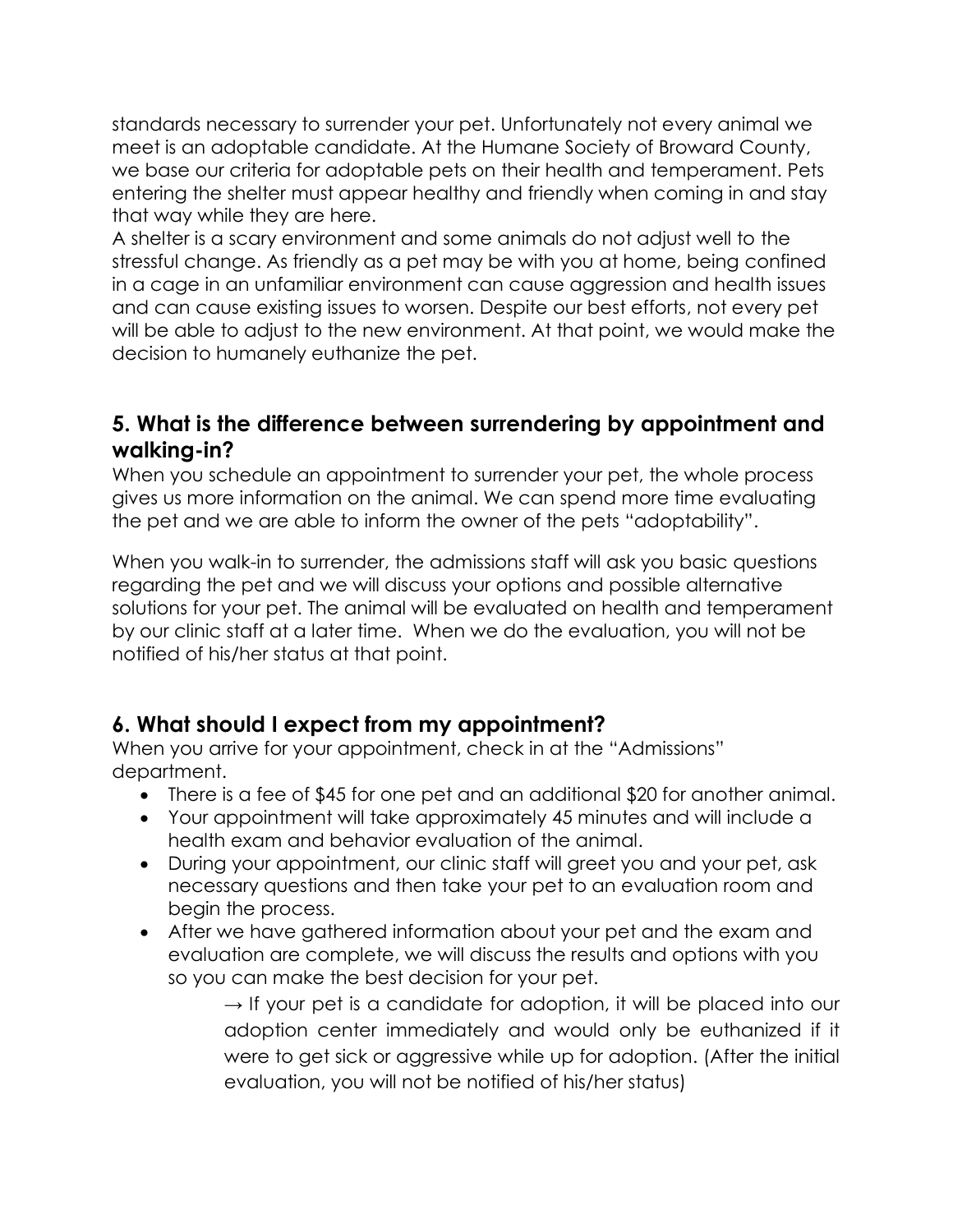$\rightarrow$  If your pet does not meet the adoption criteria, a staff member will discuss your options and possible alternative solutions for your pet.

Please keep in mind that the appointment fee is non-refundable regardless of the outcome or services provided. Please take into consideration that some pets coming into a shelter environment can be immediately unapproachable due to fear.

#### **7. Why can't I be in the room when the Behavior Evaluation is done?**

Owners present during the evaluation will be a distraction to the animal. We would like to see how the pet reacts in a different environment around unfamiliar people. In order to get our best, most objective results, we ask that you wait in the lobby. The staff will go over the results as soon as the evaluation is completed.

#### **8. Buddy has always been a friendly dog/cat; I don't understand how he/she could have failed the Behavior Evaluation.**

Please understand that your pet's behavior may be different in a strange environment being handled by unfamiliar people. Animals will often act differently when surrounded by persons unknown to them, and that is what they will experience on the adoption floor.

#### **9. Can't you do the Behavior Evaluation over/again?**

We need to base our decision on the information presented to us during the initial behavior evaluation. The animal will know what to expect the next time around. If the animal presents aggressively at any point, even if he/she doesn't do so again, we know that the underlying aggression is there. We do our best to place only healthy, friendly animals for adoption.

#### **10. What if I miss my appointment or need to reschedule?**

If you need to cancel or reschedule your appointment**,** please call **954-266-6873** and leave a voicemail on the machine stating **Your Name,** the **Pet's Name,** and **Day/Time** of your appointment. Please call us no less than 24 hours in advance, so the appointment time can be available to another owner in need. Please keep in mind another appointment may not be available right away.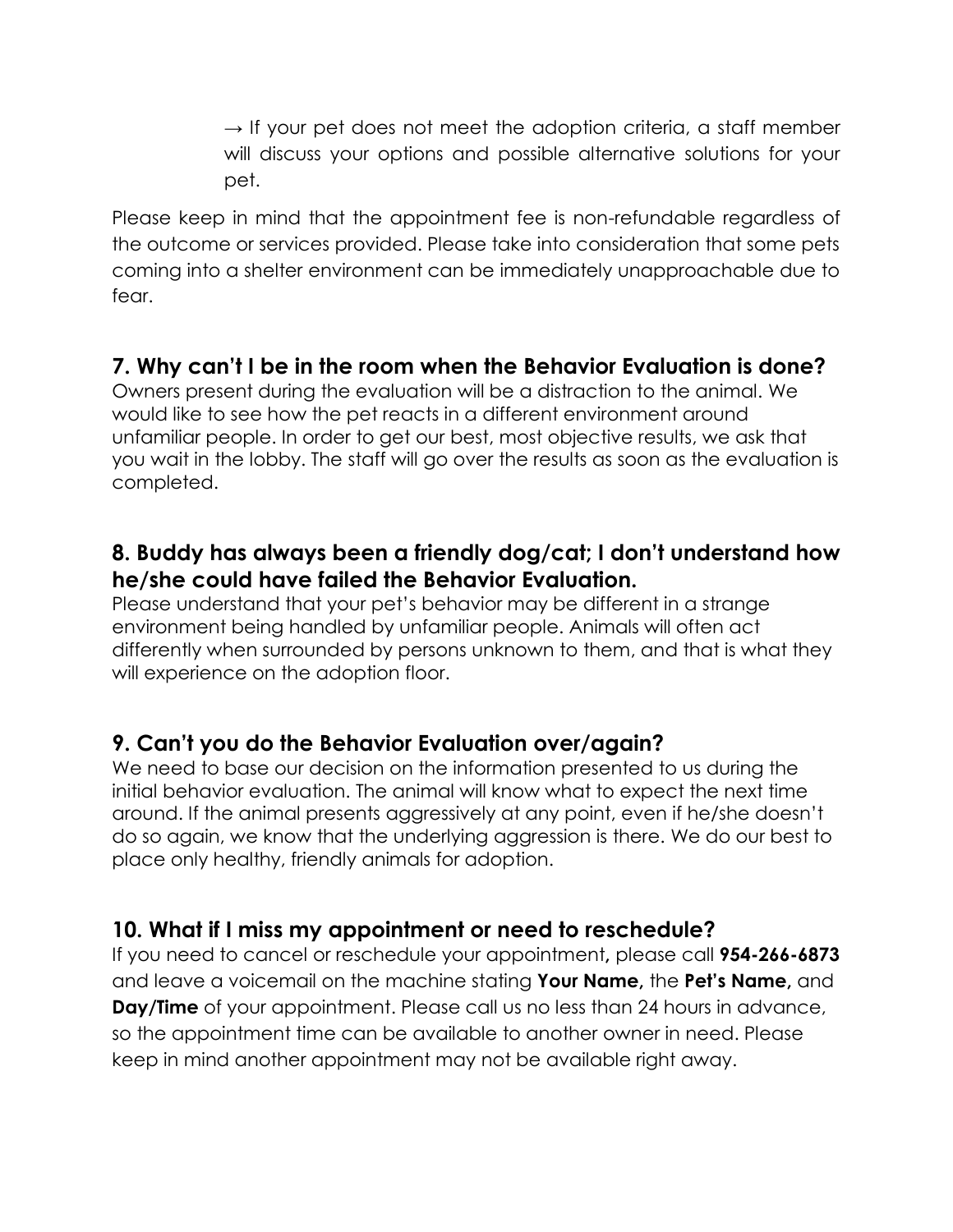## **11. Why do you need my personal information?**

We collect each person's name, address, phone, and email during the appointment setting process to maintain accurate records for the transfer of ownership, and to have contact information for appointment confirmations. You will also be required to show identification during the appointment. The surrender contract acts as a transfer of ownership and your identification (driver's license, etc.) will serve to verify your representation as the legal owner of the animal.

## **12. What if I don't want to make an appointment?**

If you are not interested in making an appointment, we do offer a walk-in service to surrender your pet during our normal business hours. There is a minimum \$25 surrender fee donation at time of surrender. (Exact cash, credit or check is accepted)

## **13. Why should I contact my local Animal Control agency when I find a stray?**

The local animal control agency is most likely the first place an owner will go to or contact when their pet goes missing. In order to give the pet its best chance to be reunited promptly with its owner, we recommend that you have animal control be your first point of contact. The county where you found the pet is where you should contact. (Ex: A pet found in Miami-Dade county should be reported to Miami Dade Animal Services. A pet found in Broward should be reported to Broward County Animal Care & Adoptions.) Also, most cities provide animal control services for the purpose of capturing and housing animals at large. Your tax dollars are used to fund such services.

## **14. Can I visit on my pet while he/she is up for adoption?**

We highly discourage visiting the pet after surrendering. Coming to see the animal places so much stress on him/her and can contribute to making them sick or depressed in the kennels.

## **15. Why is there a fee to surrender?**

The cost to care for and re-home pets can be in the hundreds of dollars for each animal that comes into our care. The Humane Society of Broward County asks for a surrender fee to help subsidize this cost.

Our shelter does not receive government funding and is not affiliated with any national humane organizations. Your tax dollars help pay for your local animal control, but they do not benefit the Humane Society of Broward County, which